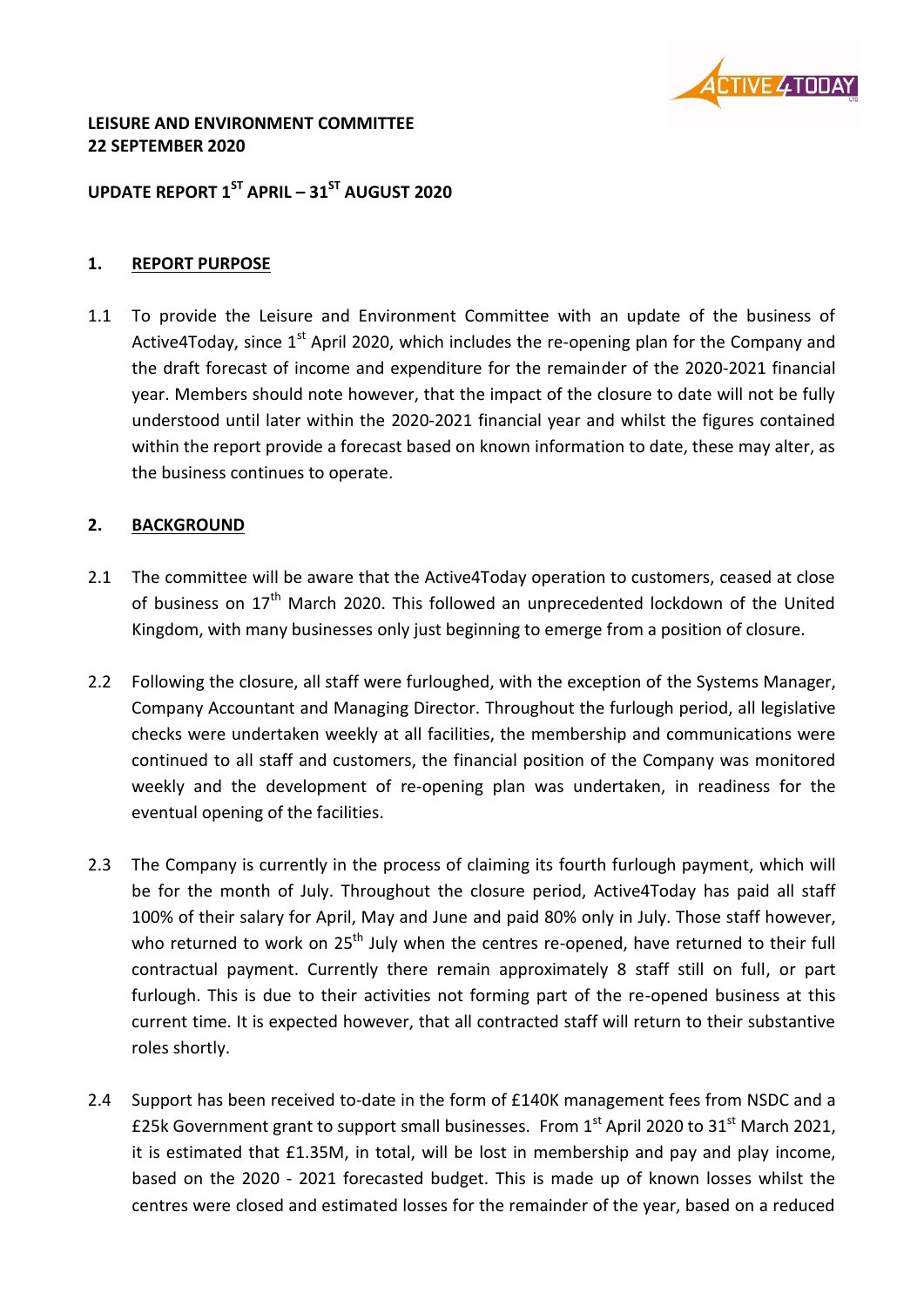membership size, reduced sales and a lower starting point, when the direct debit collection re-commences.

2.5 As a result of the closure of the leisure centres, memberships reduced by approximately 1,200, as customers cancelled their direct debits, either with the Company, or directly with their bank. As a result of this, the Company worked hard to speak to each and every cancelled member and in turn as many other members who remained 'live'. The Company froze all customer memberships and asked those who had cancelled, to re-instate their membership, as no payments would be taken from their accounts during the closure period (several private organisations continued to collect their customer's direct debits). This resulted in over 15,000 forms of communication going out to customers and the offer of a free month, on re-opening, being provided, if members stayed with Active4Today during the closure and returned when the centres re-opened.

### **3. CURRENT PERFORMANCE**

- 3.1 For the purposes of preparing a revised forecasted position to the committee, for the remaining part of the year, a re-opening date of  $1<sup>st</sup>$  August 2020 has been used. Whilst the facilities did open on 25<sup>th</sup> July 2020, the pay and play income for the 6 days of July is minimal and no direct debit income was collected.
- 3.2 As part of the process, the committee are asked to note that the forecasts have been prepared providing the first month free of charge to all returning members of the direct debit scheme, as set out in the previous end of year report. This was agreed as part of the retention of members and assisted with not having to undertake a schedule amendment of 12,000 members, who may have claimed a 'part month' back, due to closing mid-month. This free month has increased the loss on the largest cash generator e.g. adult fitness and junior memberships, however, conversely, this may improve member retention, which in the long term, may provide a greater net income.
- 3.3 As part of the forecasting process, the estimates have been prepared acknowledging that the environment which customers have returned to, has several new operating procedures in place e.g. reduced occupancy in classes, reduced activities available on the programme, increased staffing, increased cleaning costs, reduced children's membership offer, less pay and play opportunities, reduced club usage (as advised by the National Governing Bodies), reduced outside hirers e.g. Tumble Tots and potentially several vulnerable groups not returning for the foreseeable future, due to their continued concerning regarding their health (Individuals/groups currently shielding).
- 3.4 As part of the process, an exercise has been undertaken to re-calculate all adult and junior direct debits for the remaining 8 months of the year, which in effect will provide only 7 months income, as a result of the free month. This has assumed a starting position for the membership of 10% less, which is the current position of the membership base at this time.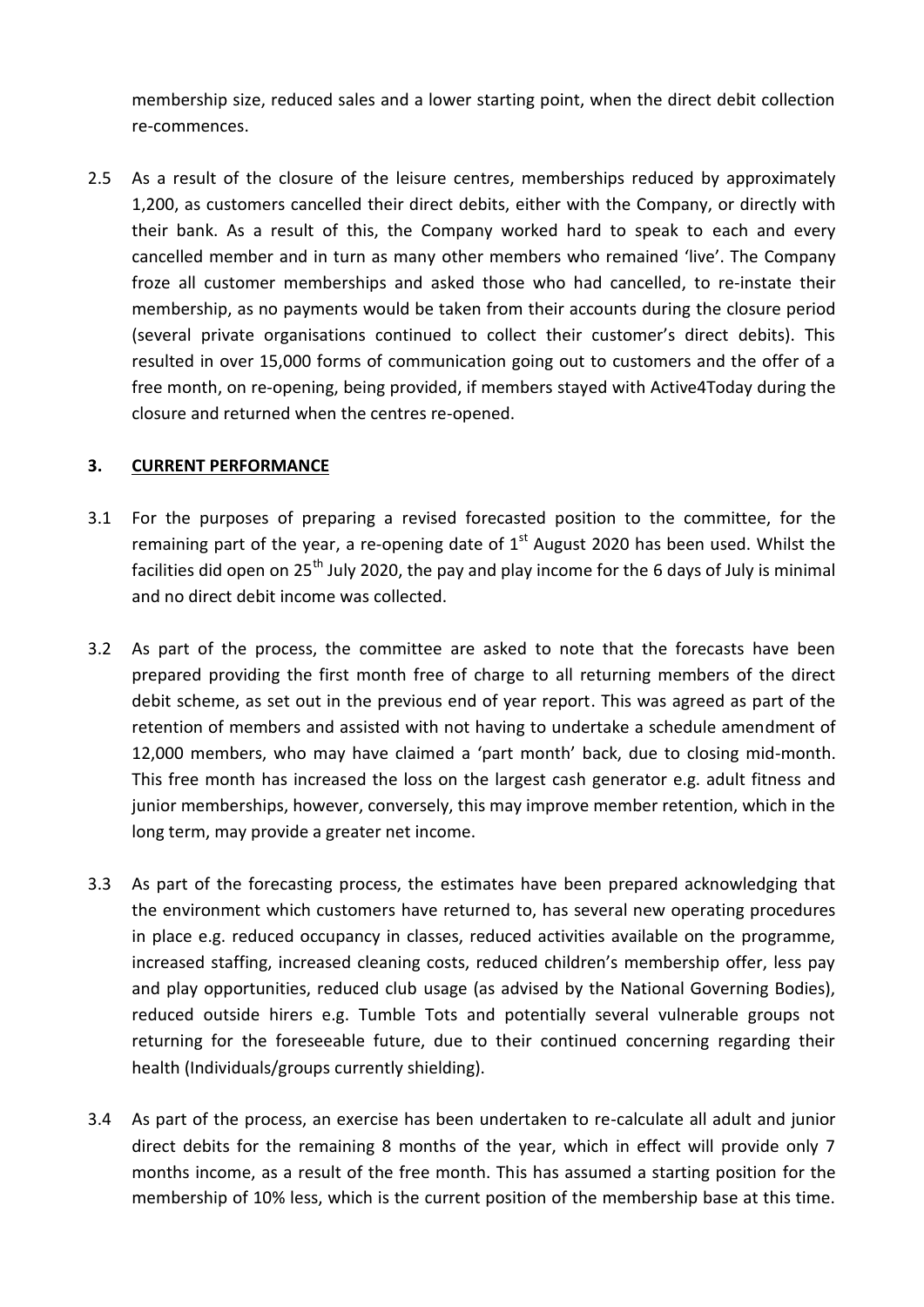The Company has factored in to the forecasts, seasonal variations and predicted new sales for the remainder of the year, based on historical information and feedback from various leisure advisory groups. This will begin to start developing a new membership base, to add to the existing customers which the company are hoping to retain.

- 3.5 The above forecast predicts a net loss of 10%, even though the industry is predicting a loss of approximately 40% in the sector. To date no finance is being collected from customers and their first direct debit payment will not be taken until  $1<sup>st</sup>$  September 2020. As a result, September and October will be crucial months for the Company, as it will understand if the estimated 10% loss is accurate or not. This net position will be impacted on further, by the Government's Job Retention Scheme, which comes to an end on  $31<sup>st</sup>$  of October.
- 3.6 In addition to the above, a line by line review has taken place on all other income and expenditure, with current information known at this time fed into the process e.g. the schools are currently aiming to return in September. These lines have also been adjusted for seasonal variations and where possible, expenditure has been reduced completely, in a bid to try and cushion the financial impact to the bottom line e.g. repairs and renewals have been significantly reduced; VAT has been reduced to reflect the reduction in repairs; savings have been made in licensing, as these have been re-negotiated with suppliers; recharges have been reduced to the Council, in view of the reduced services used e.g. asset management; finally, savings have been made on equipment purchases.
- 3.7 Currently there are still unknown areas which are being developed; one of these being staffing. Rotas have been aligned to new operating programmes, however, this may increase or reduce depending on the success of the re-opening and the seasonal variations in the business. In addition, staff who are used for junior coaching, (which is operating as a reduced programme) have remained on part furlough (as set out above), however, this may change as the programme develops over the next month. Finally, freelance instruction has also reduced, as employees of Active4Today have delivered several classes, historically taken by freelance instructors.
- 3.8 As part of the process for re-opening, the Company has developed new policies and procedures, risk assessments, codes of practise, rotas, activities and many other new operating processes, in a bid to try and reassure staff and customers that the business is operating in a Covid Secure environment. This has subsequently been developed into one overarching document, which gathers specific operating processes into one area. Whilst the document itself does not contain great detail, it is a reference document, which signposts the reader to other specific documentation. This document with its extensive list of attachments will develop further as new guidance becomes available and the environment surrounding Covid changes.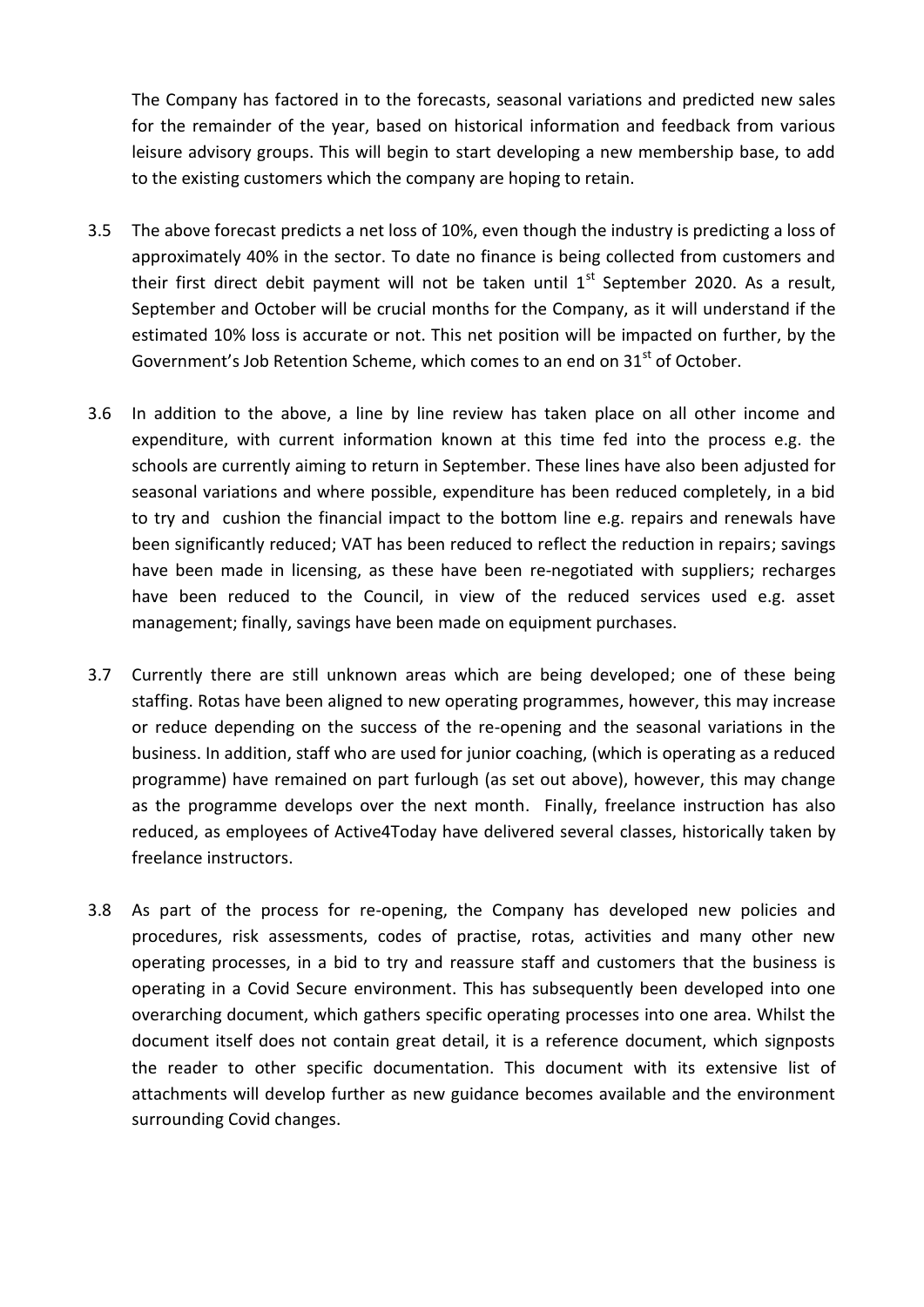- 3.9 Being one of the last industries to open, the Company has used best practise from other organisations, in a bid to develop a safe and enjoyable environment for customers and staff to return to.
- 3.10 This has involved discussion with Newark and Sherwood District Council, Nottingham City Council and Nottinghamshire County Council Local Outbreak team, Sport England, Active Notts and other local authorities across the county. This is to try and develop a robust and consistent approach to re-opening, which aligns to other organisations and practises, which customers are already used to, as part of their new day to day lives e.g. queuing, reading signage, having to accept different instructions for using services, one-way systems and front of house staff, operating a meet and greet service.
- 3.11 In addition to the above, the Managing Director attends the Council's Responsive Recovery group, which co-ordinates 'lessons learnt', from the other industries, which have opened as part of the phased re-opening approach following lockdown. This group also includes advice and support from public health, who are one of the leading professional advisors supporting companies with advice on becoming Covid secure.

### **4. FINANCIAL HEADLINES**

- 4.1 As a result of Covid-19 and the subsequent closure of the business on  $17<sup>th</sup>$  March, the Company has, as stated above, undertaken comprehensive financial modelling, in order to determine the impact on the income and expenditure of the Company from  $1<sup>st</sup>$  August 2020 to  $31<sup>st</sup>$  March 2021.
- 4.2 Below is a summary of the review and forecasted position:
	- 4.2.1 **Other Income** the Company has currently received 3 furlough payments from the Government and has estimated the payment not yet received for July. In totality, the Company is expecting to receive approximately £320K in furlough payments. In addition, the Company has received £25k under the Government's business grants support scheme. Finally, the Company is forecasting to receive a further £55K additional income from the Government, as part of their initiative for Companies to re-engage employees following furlough. To qualify for the £1K per employee, the employee must work for 3 months and earn over £520 per month.
	- 4.2.2 **Other Income (management fees)** the Company has received an upfront payment from the Council of 50% of the expected management fee for 2020-2021, which totalled £60,610; in addition, the Council paid 100% of the management fee, associated with the services the Company provides to the Southwell Leisure Centre Trust.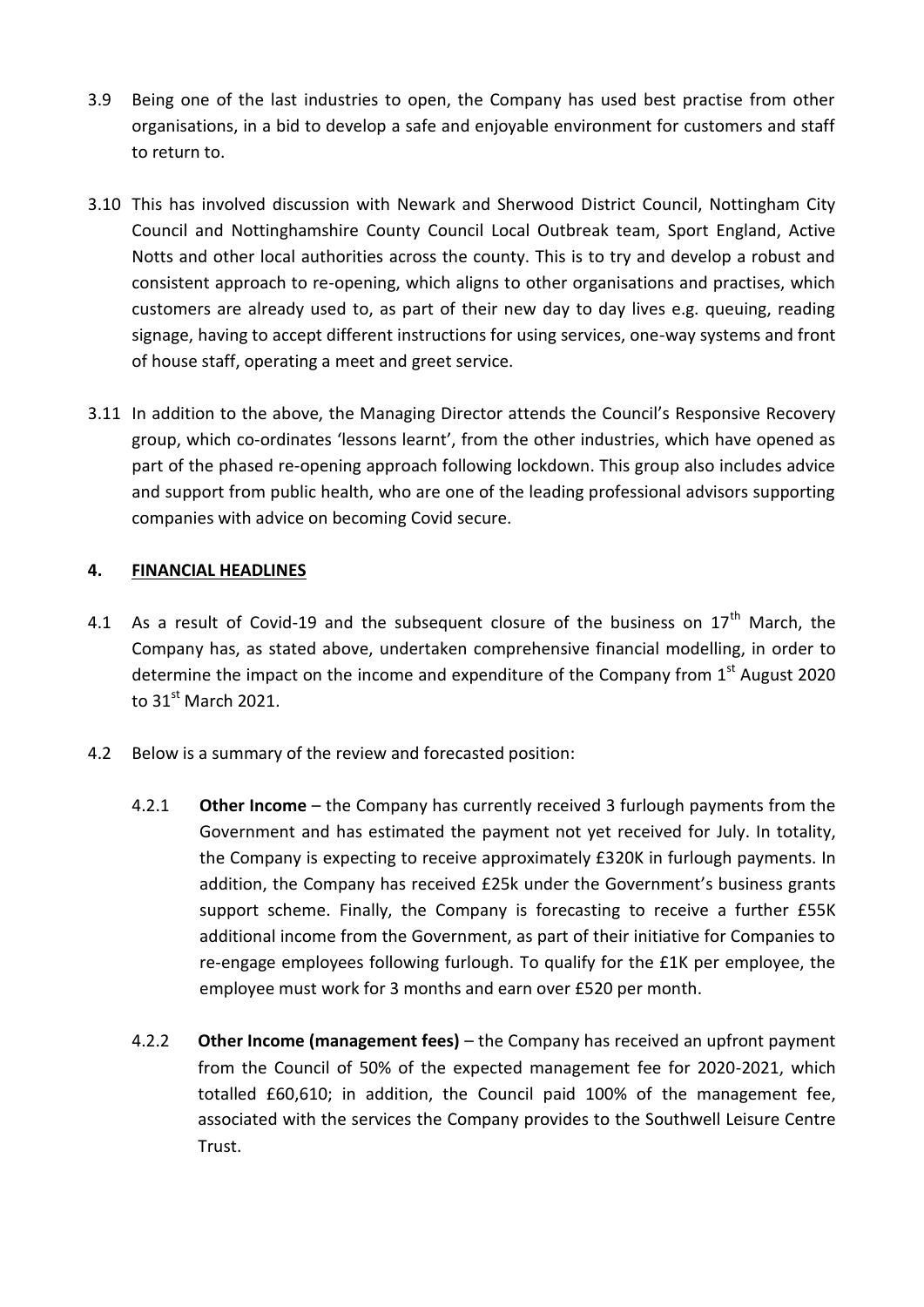- 4.2.3 **Total Income** in total, the Company has forecasted a net income loss for the year of approximately £890k. This is just under a third of the expected income, which was originally budgeted for in 2020-2021. This is made up of the loss of income, as set out in 2.4 above and the income collected including, furlough payments, grant from the Government and management fees from the Council.
- 4.2.4 To support the loss in income, the Company has worked hard to off-set this cost by reducing expenditure. Below are several areas where the Company has instigated reductions.
- 4.2.5 **Staffing**  this has reduced by £162k, based on the reduction of staffing in the first quarter e.g. no relief staffing required, no holiday cover required and no sickness cover required. This line does not take into account the income received from furlough, as this is represented in 'other income', as set out above. In addition, an estimate has been made on the expected use of relief staff until March 2021, which is lower than usual; this is due to reduced programmes in operation.
- 4.2.6 **Premises**  this section of the budget has been reduced by £170k, over various budget lines e.g. repairs and maintenance and utilities. These reductions have been made due to the closure for Q1 and assumptions going forward regarding reduced repairs, due to lower usage in the sites. Utilities had significantly reduced from  $1<sup>st</sup>$ April to the middle of July. Utilities since mid-July have returned to normal usage.
- 4.2.7 **Supplies and Services** this section of the budget has been reduced by £133k, over various budget lines e.g. contractual services, reduced equipment costs, reduced printing and stationary, reductions in VAT as set out above and reductions in support services, due to reductions in associated codes, as set out above.
- 4.2.8 **Total Expenditure** in totality, there has been a reduction in expenditure over all codes of £466k, to support the loss of income.
- 4.2.9 **Transfer from Balances** this line represents the expected shortfall between income and expenditure (after all of the above measures) for the Company, for the financial year 2020-2021. This is currently being forecasted at £690k short for the year.
- 4.2.10 **Reserves** currently the Company holds £396,819 in reserve, which can be used to support this shortfall; however, it is considered prudent not to use the full amount of this reserve, as this would leave the Company with no resilience to meet any unforeseen expenditure, and any repairs and renewals. In addition, Members will be aware that the Dukeries Leisure Centre is currently commencing a development of a new 20 metre swimming pool. As part of the agreement with the Council,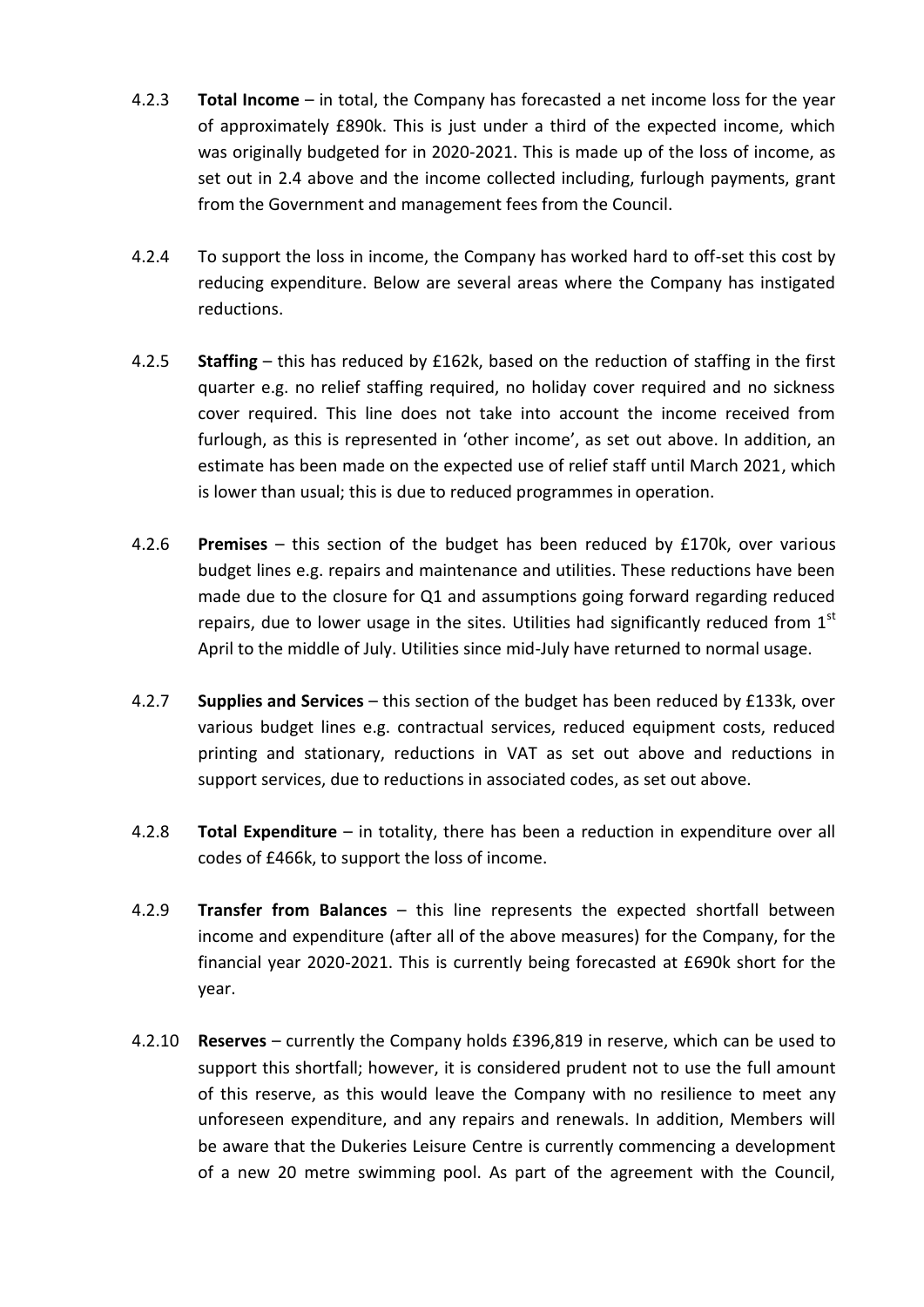Active4Today are responsible for elements of the fit out for the new reception area and this will require an element of draw down on the reserve.

- 4.2.11 Therefore, Company is proposing to use £200K of its reserve to support the shortfall of circa £690K, set out above. This would leave the Company with £196,819 left in its reserve, to support further areas, which require support during the year. The Company, therefore, requests that the Council make up the remaining balance of the forecast shortfall of £490K.
- 4.2.12 As stated, however, earlier within this report, Members should note that these headline figures are estimates, based on the information currently known at period 5. However, as the impact of Covid-19 is not known fully at this stage, these figures may alter as usage either increases or decreases, which will impact on the current estimated deficit position.

# **5. PROPOSAL**

- 5.1 Based on the information set out above, it is proposed that the Company use £200K of its reserve to support the estimated shortfall, which is currently being forecasted at £690K.
- 5.2 It is proposed that the Company request that the Council make provision within its finances to support the current estimated remaining deficit (currently estimate at £490K), which based on the forecasted financial modelling, would leave the Company in a balanced position.
- 5.3 It is proposed that the Company provide monthly updates to the Senior Leadership team of the Council, in order they are fully appraised of the financial position of the Company and the level of deficit funding support required. The full amount of £490K will not be drawn down immediately but will follow as the outcome of the monthly review meetings.

### **6. BUDGET IMPLICATIONS**

- 6.1 There are significant budget implications within this report which are highlighted in the body of the report. This will be reported regularly to the Senior Leadership team of the Council, in order they are fully appraised of the most recent financial position of the Company.
- 6.2 In summary, the Company faces a forecast deficit for the 2020-2021 financial year of £0.690m which it proposes to meet by using £0.200m of its reserves and by further support from the council to bridge the remaining £0.490m shortfall. Without this support, from the Council the provision of leisure centre services by the company will not be sustainable.
- 6.3 The Council received £1.483m of additional funding from MHCLG in relation to additional costs as a result of COVID-19. The Council has allocated the required funding as indicated